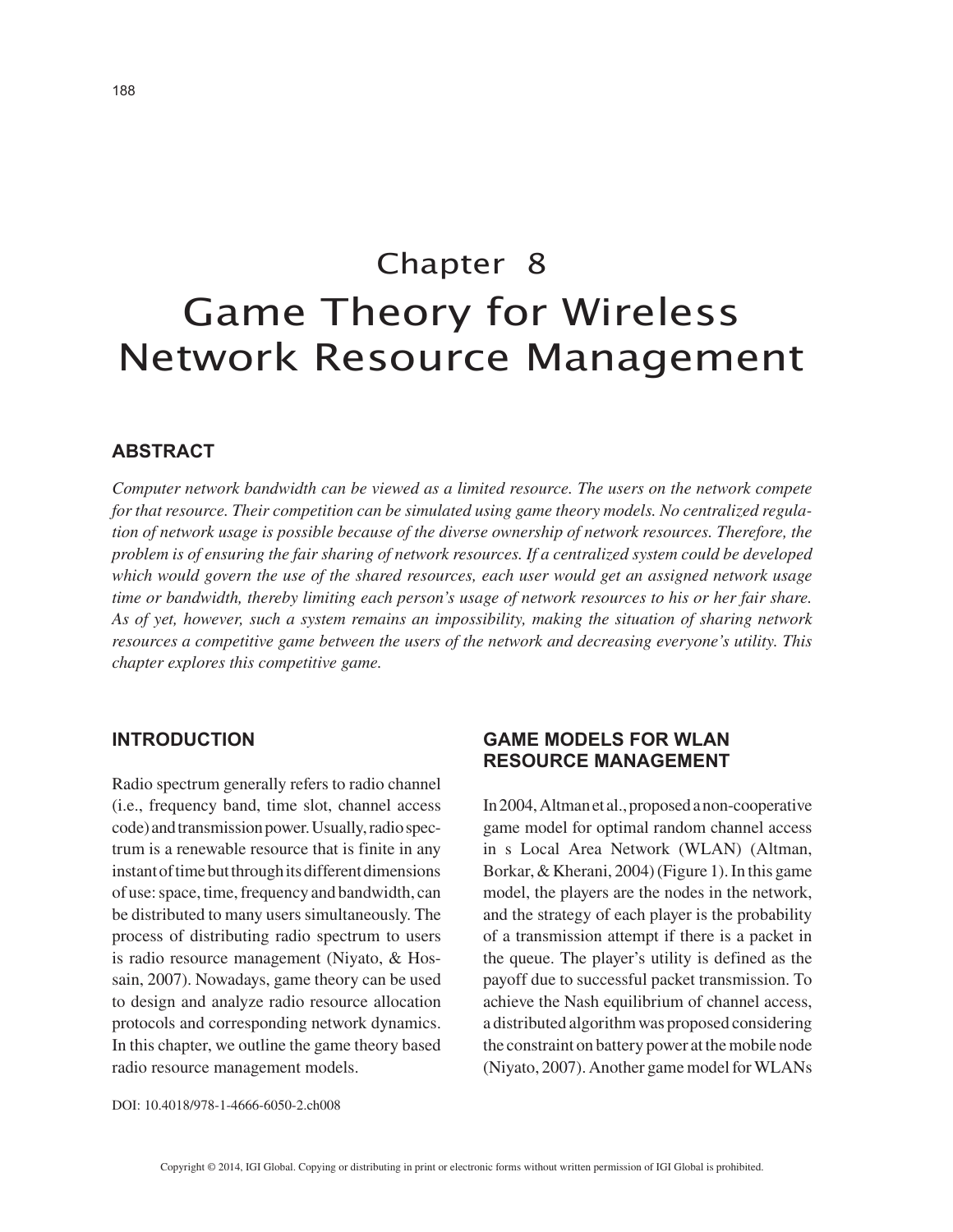*Figure 1. WLAN resource management*



was proposed to support the QoS requirements (Berlemann, Hiertz, Walke, & Mangold, 2005). This game was designed as a radio resource sharing game among multiple wireless networks. In this game, the players are the different wireless networks, the strategy of each player corresponds to demand for resource allocation, and the payoff is obtained based on throughput, channel access period length, and transmission delay. Nash equilibrium is considered as the solution of the game in a bargaining domain (Niyato, 2007). For channel access in WLAN, another non-cooperative repeated game was formulated for CSMA/CAbased MAC protocol (Tan, & Guttag, 2005). The players of this game are the mobile nodes, and the strategy of each player is the data rate and average payload size. The payoff of each player is the achievable throughput. It was observed that the Nash equilibrium of this game cannot achieve the highest system throughput. However, by guaranteeing fair long-term channel access for each player, the total throughput achieved by all the nodes can be maximized (Niyato, 2007), (Tan, 2005).

## **Admission Control Game for WLAN**

Recently, a variety of types of traffic must be accommodated in future WLAN environments. Therefore, a new distributed MAC function has been developed to support service differentiation (Kuo, Wu, & Chen, 2004). Besides, high speed WLAN environments are also expected to provide wireless Internet services in hot spots. Since there are usually multiple service providers competing for providing wireless network access in hot spots, mobile users are free to choose their own service providers. For a specific service provider, more flows are admitted to transmit in its coverage range, more revenue is gained. However, admitting many flows may make the wireless medium overloaded and degrade the QoS satisfactions of ongoing flows. Therefore, some mobile users may leave the current service provider and subscribe to wireless network access with another service provider. Under this competitive environment, an admission control game was formulated as a non zero-sum and non-cooperative game. As a solution, a Nash equilibrium was obtained (Kuo, 2004). Based on the game, a service provider not